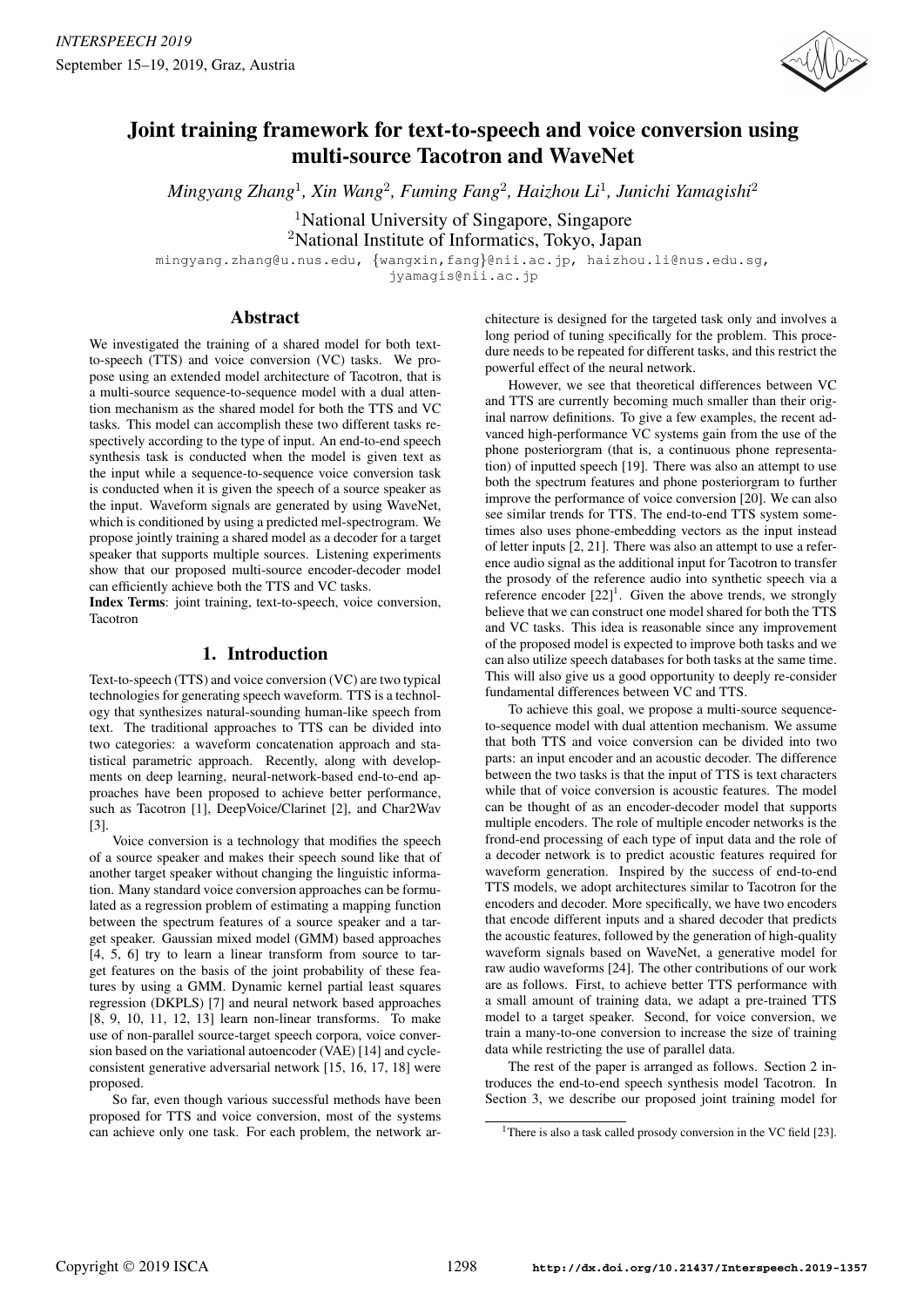

Figure 1: *Block diagram of Tacotron system with WaveNet vocoder*

TTS and voice conversion. Section 4 presents experiments and the results of a large-scale listening test. We conclude our paper and discuss future work in Section 5.

### 2. Tacotron

Tacotron is an end-to-end text-to-speech (TTS) system that synthesizes speech directly from characters [1]. The architecture of Tacotron is a sequence-to-sequence model with an attention mechanism [25]. Figure 1 illustrates a diagram of Tacotron, which includes an encoder that maps an input text sequence to a fixed-dimensional state vector and an attention-based decoder that predicts a mel spectrogram. The WaveNet vocoder is conditioned on the predicted mel spectrogram to generate speech waveforms.

#### 2.1. Architecture

The input of the encoder is a sequence of characters, where each character is encoded as a one-hot vector and embedded into a continuous vector. These embedded vectors are then processed by a pre-net that contains a bottleneck layer with dropout. The outputs of the pre-net are used as the input to a CBHG module to produce the final results of the encoder. The CBHG module consists of a convolutional bank, highway network and bidirectional gated recurrent unit (GRU).

The decoder is an auto-regressive (AR) recurrent neural network (RNN) that predicts a sequence of mel spectrum vectors from the encoder outputs. A Bahdanau attention mechanism is used to summarize the encoder output as a fixed-length context vector. The concatenation of the context vector and the output of an attention RNN are used as the input to the decoder RNN. The target feature of the decoder is a mel spectrogram. At run-time, the predicted mel spectrum vector of the previous time step is fed to the pre-net to generate the input of the attention RNN. During training, the ground truth mel spectrum of the corresponding frame is fed to the pre-net.

#### 2.2. Adaptation of Pre-trained Tacotron Model

Training a Tacotron-based TTS system from scratch normally requires a large amount of data, for example, usually at least a few hours of speech [1], even though there is the know-how to reduce the amount of required data, such as decoder pre-training [26]. In this study, we assume that the amount of speech data available for a target speaker is as small as the usual VC task and is less than one hour.

In this situation, it is reasonable for us to conduct speaker adaptation by using a Tacotron model that is well- and pretrained with a target speaker in order to compensate for the data size restriction. Such adaptation of a pre-trained speech synthesis model usually involves two steps: training a highperformance model by using large-scale speech corpora and using the well-trained model as the initial seed model and finetuning with a small amount of training data from the target speaker. In our case, we pre-trained a Tacotron by using the LJ Speech database and adapted it to a different female speaker included in the CMU ARCTIC database.

### 3. Joint Training of TTS & VC

Our proposed multi-source Tacotron model is illustrated in Figure 2. It consists of a TTS input encoder, a VC input encoder, and a dual attention mechanism-based acoustic decoder followed by a WaveNet vocoder.

### 3.1. Encoders

Both TTS input and VC input encoders have the same architecture, which includes a pre-net and a CBHG network. Each encoder transforms the corresponding input sequences into a fixed dimension state vector and a set of encoder output vectors:

$$
s^t, \mathbf{o^t} =Encoder(\mathbf{x^t})
$$
 (1)

$$
s^{\nu}, \mathbf{o}^{\mathbf{v}} =Encoder(\mathbf{x}^{\mathbf{v}}),\tag{2}
$$

where  $\mathbf{x}^t = \{x_1^t, x_2^t, ..., x_M^t\}$  denotes the character embedding sequence of length  $M$  that is the input to the TTS encoder,  $\mathbf{x}^{\mathbf{v}} = \{x_1^v, x_2^v, ..., x_N^v\}$  denotes the source mel spectrogram of N frames that is the input to the VC encoder,  $s^t$  and  $o^t$  respectively represent the state vector and output sequence of the TTS encoder, and  $s^v$  and  $\mathbf{o}^v$  respectively represent the state vector and output sequence of the VC encoder.

#### 3.2. Dual Attention-based Decoder

The decoder of our model is based on the decoder of Tacotron, and it consists of a pre-net, an attention RNN layer, and a decoder RNN layer. Since a character embedding sequence and mel spectrogram have different time scales and we have to cope with the asynchronous input sequences, we use a dual attention mechanism. Two independent attention mechanisms  $Att<sup>t</sup>$  and  $Att<sup>v</sup>$  are used for transforming the outputs of the TTS and VC input encoders into context vectors, respectively.

At every output step  $k$ , the attention RNN produces the state  $h_k^a$  and the output vector  $o_k^a$ , given the previous step state  $h_{k-1}^a$ , context vectors  $c_{k-1}^t$  and  $c_{k-1}^v$ , and pre-net output  $o_k^p$ . Attention vector are generated from the output state and the encoder output vectors **o<sup>t</sup>** and **o<sup>v</sup>**, and they are then combined with the encoder outputs to produce the context vectors  $c_k^t$  and  $c_k^v$ . The two context vectors and the attention RNN output are concatenated as the input of the decoder RNN. We use a fullyconnected layer to predict the  $r$  frames of the mel spectrogram of the target speech data from the decoder output  $o_k^d$ , represented as  $\{\hat{y}_{(k-1)r+1}, ..., \hat{y}_{kr}\}.$  The ground truth of the last predicted frame is fed to the pre-net to produce the next step output. At the first output step, the concatenation of the final encoder states  $s^v$  and  $s^t$  is used as the input of the attention RNN instead of the previous step state. The procedures of the dual attention-based decoder are summarized as follows.

$$
o_k^p = PreNet(y_{(k-1)r})
$$
\n(3)

$$
h_k^a, o_k^a = AttRNN(h_{k-1}^a, c_{k-1}^t, c_{k-1}^v, o_k^p)
$$
 (4)

$$
c_k^t = \mathbf{o}^{\mathbf{t}} \cdot Att^t(h_k^a, \mathbf{o}^{\mathbf{t}})
$$
 (5)

$$
c_k^v = \mathbf{o}^{\mathbf{v}} \cdot Att^v(h_k^a, \mathbf{o}^{\mathbf{v}})
$$
 (6)

$$
o_k^d = DecoderRNN(h_{k-1}^d, o_k^a, c_k^t, c_k^v) \tag{7}
$$

$$
\{\hat{y}_{(k-1)r+i}\} = fc(o_k^d) \qquad (i = 1, ..., r)
$$
\n(8)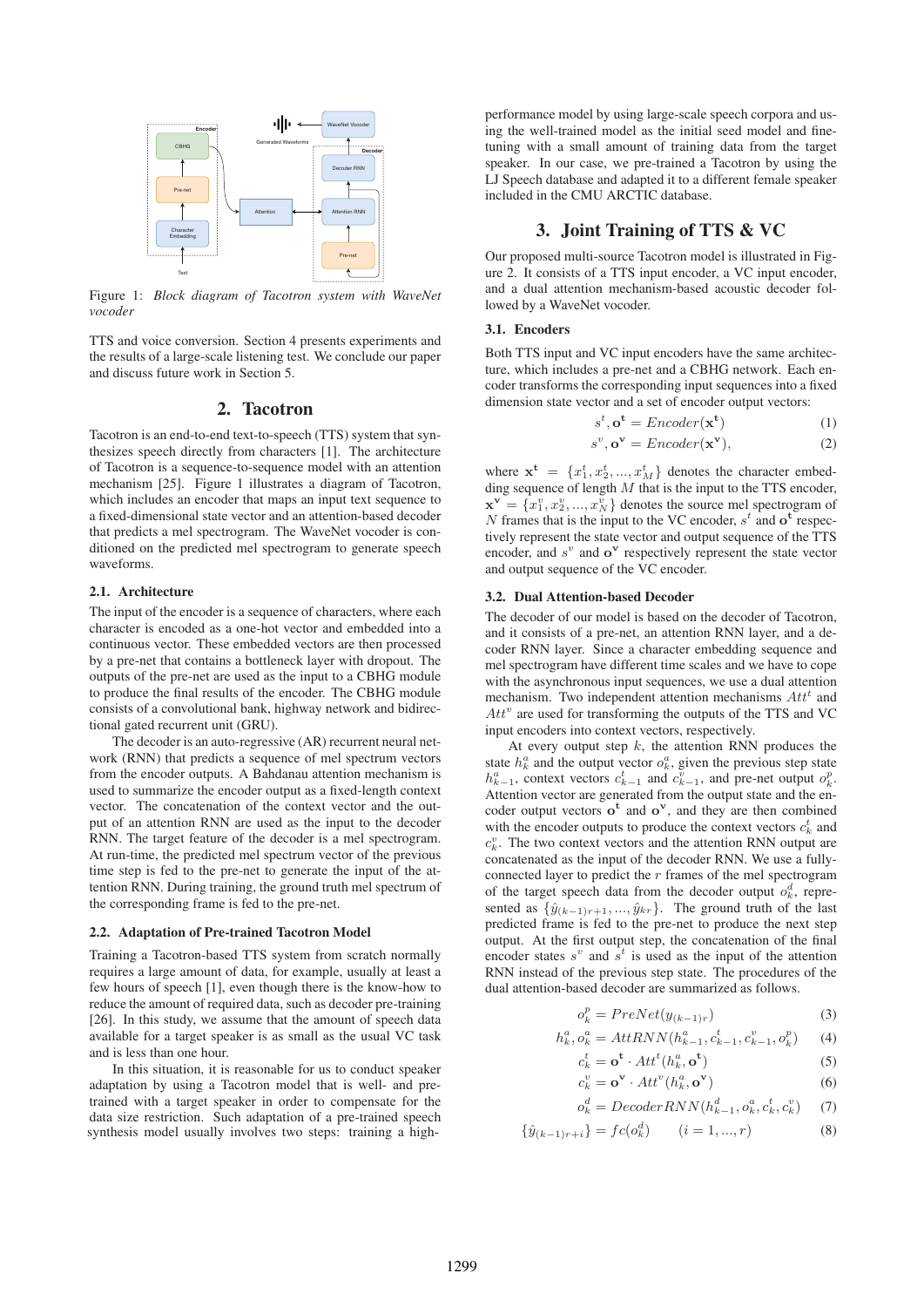

Figure 2: *Model architecture of our proposed multi-source sequence-to-sequence model for training TTS & VC simultaneously. Random maskers are applied to all decoder steps.*

### 3.3. Random Selection of Input Encoders

Networks with multi-source inputs can often be dominated by one of the inputs [27]. In our proposed framework, since mapping from a source mel spectrogram to target mel spectrogram is much easier than mapping from a character embedding to a target mel spectrogram, the model will be dominated by the mel spectrogram input. To alleviate this problem, one of the following input types is randomly chosen during training: character embedding only, source mel spectrogram only, or both of the inputs to ensure that we only give specific input information to the decoder. To achieve this, we introduce a random masker for indicating which input to use during the training. Using the masker, we set the context vector that belongs to the unused input types to zero.

#### 3.4. Training Procedures of Joint Model

Even with this strategy, when the model is trained from scratch, we still encounter the same problem, meaning that only mapping from spectrogram to spectrogram works. To prevent this from happening, we conduct the following step-by-step training. We first train the two tasks' models separately and then use the encoder from each trained model to initialize the encoders of the multi-source model. Here, the TTS stand-alone model is adapted from a pre-trained TTS as described in Section 2. The VC stand-alone model is a many-to-one VC trained with parallel utterances from multiple source speakers and a target speaker.

Then, we jointly train the multi-source model with two inputs by using the dual attention mechanism. This mechanism allows the model to extract information from both character embedding and mel spectrogram inputs, even when one of them is absent, or the two of them are not time aligned.

#### 3.5. Generation Stage

Different from the teacher-forcing training method, the model at run-time does not have a ground truth to feed to the pre-net in the decoder. Therefore, we use the last frame of the  $r$  previously predicted frames as the input of the pre-net. Then, equation (3) now becomes as follows.

$$
o_k^p = PreNet(\hat{y}_{(k-1)r})
$$
\n(9)

Given the different kinds of input to our proposed framework, we can choose which task should be achieved by setting the

masker. If we use only the character embedding input, the system becomes a TTS model. If we use only the source mel spectrogram input, the system becomes a VC model. If we use both of the inputs, we can see this as a hybrid model of TTS and VC. We will compare the performance of these models in Section 4.

### 4. Experiment

### 4.1. Datasets

For the training of the pre-trained TTS model, we used the LJ Speech database, which consists of 13,100 short audio clips of a single speaker reading passages from 7 non-fiction books and has a total length of approximately 24 hours [28]. For the adaptation of the pre-trained TTS model, we used 500 utterances of a female speaker, SLT, from the CMU ARCTIC database [29].

For the training of the many-to-one VC model, we conducted a mapping from male speakers to a female speaker. Because we believe that male to female conversion is the most challenging task of voice conversion. The source speakers were two male speakers, BDL and CLB, from the CMU ARCTIC database, and the target speaker was SLT. We used exactly the same 500 utterances from SLT that were used to adapt TTS as the target speech data. The source speech data was the parallel data of the target speech from the two male speakers. This increased the training data size, and we had a total of 1,000 utterances.

#### 4.2. Experimental Setup

We extracted 80-band mel spectrograms from all of the speech data as the source and target spectrum features. The frame length was 50ms and the frame shift was 12.5ms. We converted the input text characters into 256-dimension character embedding vectors to form the inputs of the text input encoder. We set the reduction factor parameter  $r = 2$  to predict two frames of mel spectrogram in one step.

To measure the performance of our proposed framework, we evaluated our model and compared it with the following systems.

- TTS: Stand-alone model of adapted TTS system
- VC: Stand-alone many-to-one VC model using same source speakers and target speaker
- Hybrid TTS: Proposed model with only text input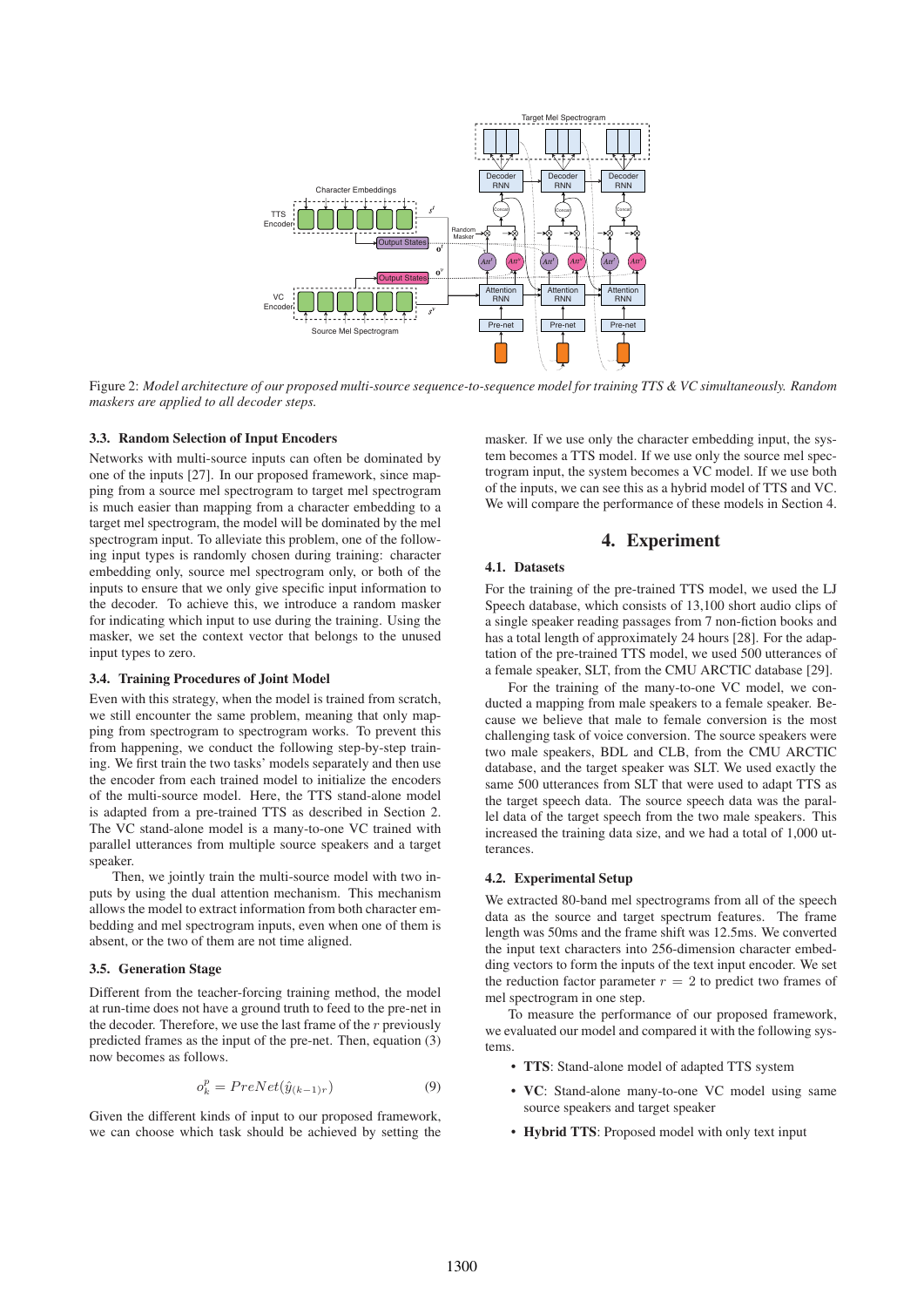- Hybrid VC: Proposed model with only source speaker's speech input
- Hybrid TTS & VC: Proposed model with both text and source speaker's speech inputs

In addition to the above synthesis/conversion systems, we further added two systems for calibration: one for two source speakers and one for the target speaker. Therefore, we had in total seven systems for comparison. We randomly selected 132 sentences or 132 pieces of source speech for synthesizing or converting the inputs<sup>2</sup>. Note that 66 source speech waveforms came from one source speaker, BDL, while the rest were from the other source speaker, CLB.

We trained our model with a batch size of 32 by using the Adam optimizer with  $\beta_1 = 0.9, \beta_2 = 0.999$ , and the initial learning rate was 0.002 with the Noam decay scheme [30]. In the model architecture, the pre-net was a dense layer with a dropout of 0.5, and the output dimension was 128. In the CBHG module, the 1-D convolutional bank was 16 sets of 1-D convolutional filters with 128 output channels with ReLU activation. The convolutional outputs were max pooled with a stride of 1 and a width of 2. Then, we passed the sequences to a convolution layer with width of 3 and 128 output channels with ReLU activation, followed by a convolution layer with width of 3 and 128 output channels. The highway network consisted of 4 layers of fully-connected layers with a 128 output dimension and ReLU activation. The bidirectional GRU RNN layer had 128 cells. The attention RNN was a 1-layer GRU with 256 cells. The decoder RNN was a 2-layer residual GRU with 256 cells.

The five experimental systems used the same WaveNetvocoder to generate the speech waveforms with a sampling rate of 16k Hz and 10-bits  $\mu$ -law quantization. This WaveNetvocoder processed an input mel spectrogram by using a bidirectional LSTM recurrent layer and a one-dimensional convolution layer with a window size of 3, after which it upsampled the processed features to 16k Hz. Both the LSTM and convolution layers had a layer size of 64. The WaveNet-vocoder contained 30 dilated convolution layers, and the  $k$ -th layer had a dilation size of  $2^{\text{mod}(k-1,10)}$ , where mod(·) was the modulo operation. The output of the dilated convolution layers and that of the skip channel had 64 and 256 dimensions, respectively. The network was trained by using Adam with a learning rate of 0.0003. We trained the WaveNet using the same utterances from SLT that used to train the joint training model.

### 4.3. Listening Experiments

The quality of the speech samples and its similarity to the target speaker were evaluated in a 1-to-5 Likert mean opinion score (MOS) test. This evaluation was carried out with a web-based interface on a crowdsourcing platform. On each web page, we presented two questions, one for speech quality and the other for speaker similarity. The evaluators were required to fully listen to one sample before evaluating it. Each evaluator could evaluate at most 210 speech samples. In total, 97 evaluators participated in the test and produced a total of 18480 MOS scores. Accordingly, each speech sample received 10 quality and 10 similarity scores.

The results for speech quality and speaker similarity are shown in Figure 3 and Figure 4, respectively. It was observed that our proposed model worked for both the TTS and VC tasks.





Figure 3: *MOS results with 95% confidence intervals for speech quality of different models*



*speaker similarity of different models*

We can see that the hybrid VC system outperformed the VC stand-alone system in terms of both speech quality and speaker similarity. This indicates that our proposed model improved the performance of VC. However, the MOS results for the hybrid TTS system were worse than those for the TTS stand-alone system. We can hypothesize several reasons for this. First, the current multi-source model might still be over-fitting to the VC task. Second, it might not have sufficient parameters for doing both the TTS and VC tasks. We may need to increase the number of parameters especially for the TTS task. Third, random selection may not be the best strategy for the maskers of the input encoders. Better scheduling of the maskers needs to be investigated.

### 5. Conclusion and Future Work

In this paper, we proposed a joint model for both the TTS and VC tasks. The architecture of our model is based on Tacotron. Given text characters as input, the model conducts end-to-end speech synthesis. Given the spectrogram of a source speaker, the model conducts sequence-to-sequence voice conversion. The experimental results showed that our proposed model achieved both TTS and VC tasks and improved the performance of VC compared with the stand-alone model. Our future work will be to investigate a better method for the maskers of the input encoders and a more appropriate training algorithm.

### 6. Acknowledgements

This research was carried out while the first author was at NII, Japan in 2018 using NII International Internship Program. This work was partially supported by JST CREST Grant Number JPMJCR18A6 (VoicePersonae project), Japan and by MEXT KAKENHI Grant Numbers (16H06302, 17H04687, 18H04120, 18H04112, 18KT0051), Japan.

<sup>2</sup>Audio samples of synthetic and convert speech are available at here.